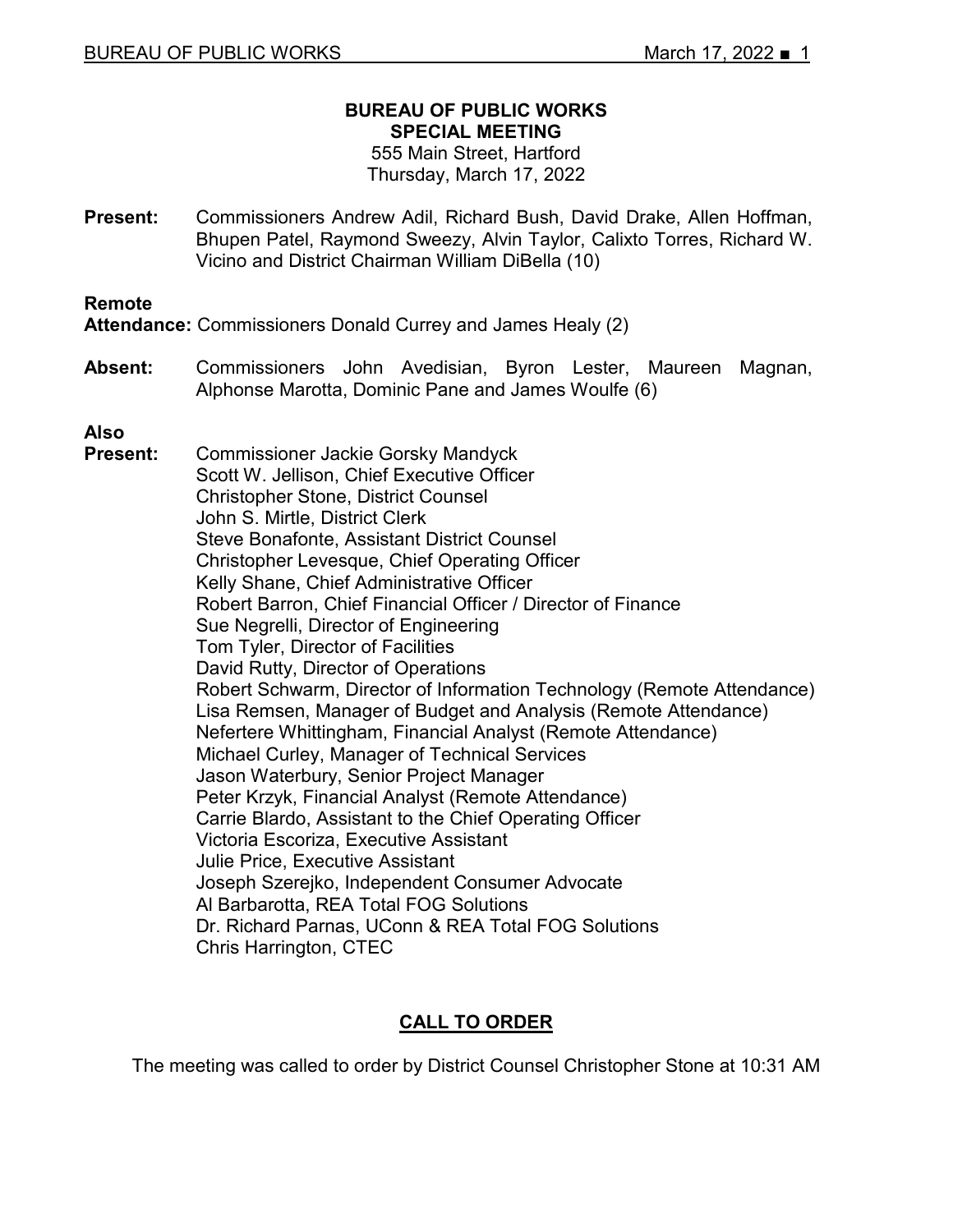## **ELECTION OF CHAIRPERSON**

District Counsel Christopher Stone called for the election of the Chairperson. Commissioner Sweezy placed Commissioner Richard Vicino's name in nomination, the nomination was duly seconded.

There being no further nominations, the nominations were closed. Commissioner Vicino was elected Chairperson of the Bureau of Public Works for 2022 and 2023. Chairperson Vicino assumed the Chair and thanked the Bureau of Public Works.

#### **ELECTION OF VICE CHAIRMAN**

Chairman Vicino called for the election of the Vice Chairperson. Commissioner Sweezy placed Commissioner Allen Hoffman's name in nomination and the nomination was duly seconded.

There being no further nominations, the nominations were closed. Commissioner Allen Hoffman was elected Vice Chairperson of the Bureau of Public Works for 2022 and 2023.

## **PUBLIC COMMENTS RELATIVE TO AGENDA ITEMS**

No one from the public appeared to be heard.

## **APPROVAL OF MEETING MINUTES**

#### *On motion made by Commissioner Adil and duly seconded, the meeting minutes of November 22, 2021 were approved.*

*Commissioner Currey joined the meeting virtually at 10:32 AM*

#### **SUPPLEMENTAL SEWER ASSESSMENTS**

District Counsel Christopher Stone discussed upcoming supplemental sewer assessments for properties in the District.

#### **249-257 SILVER LANE, EAST HARTFORD ENCROACHMENT AGREEMENT**

To: Bureau of Public Works for consideration on March 9, 2022

In a letter dated February 9, 2022, James W. Dutton, L.S., of Dutton Associates, LLC, on behalf of Quality Petroleum 3 LLC, the owner of the above-referenced property (the "Property"), has requested permission from The Metropolitan District ("MDC" or "District") to encroach on the MDC's existing 20-foot sanitary sewer easement, encompassing an existing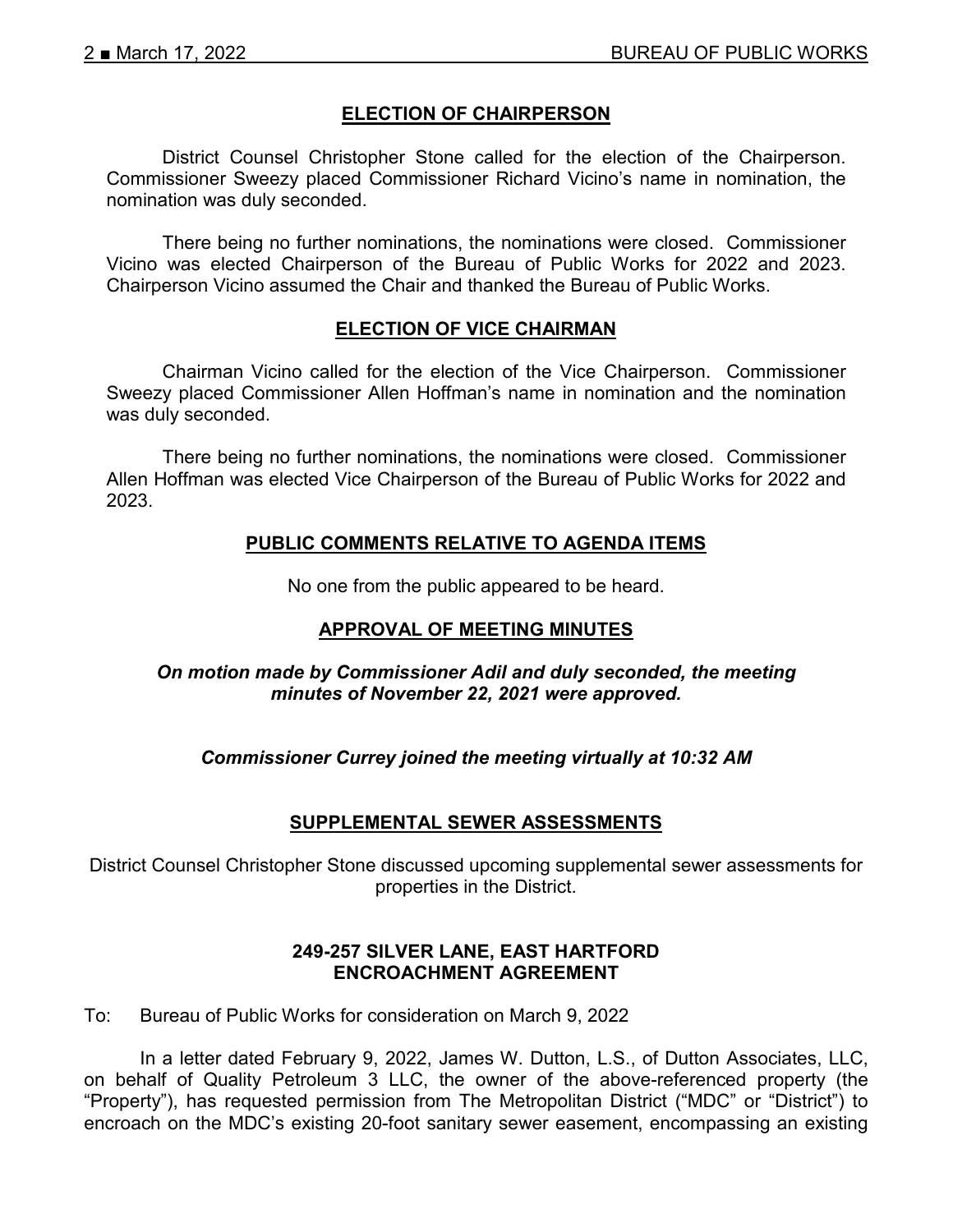8-inch sanitary sewer, situated on the Property ("ROW") for the purpose of constructing and installing site improvements for and in connection with a proposed convenience store and retail gasoline outlet redevelopment project.

The proposed work entails: (i) earth moving (excavation and fill within the easement at a maximum grade change of 12-inches), (ii) excavation of light pole bases for relocation, (iii) installing new bituminous concrete pavement, concrete curbing, concrete slab and landscaping, and (iv) installing electrical conduits and stormwater system infrastructure (12 inch High Density Polyethylene Pipe), all within such 20-foot easement as shown on the accompanying map (collectively, the "Improvements"). The proposed piping and utilities will be installed above the existing sanitary sewer with a minimum of six feet of vertical clearance between this sewer and such piping and utilities. The existing sanitary sewer was built in 2005 and the easement across the Property was conveyed to the MDC through a Developer's Permit Agreement entitled "Meadow Lane Farms" and acquired by the MDC through an easement filed on the Town of East Hartford land records, Vol. 1891, pg. 288.

MDC staff has concluded that the Improvements are minor and that there will be no detriment to the sanitary sewer infrastructure as a result.

Quality Petroleum 3 LLC ("Owner") has agreed to the following conditions in order to satisfy the District's concerns for protection of the existing sanitary sewer located within the Property and to maintain accessibility along the length of the MDC's 20-foot easement:

- 1. Care must be taken during the performance of work for the Improvements or any maintenance, repair or replacement of the same not to disturb the existing sanitary sewer. All heavy construction equipment must be located outside of the limits of the ROW when not in use. Any earth moving equipment that will be utilized on the ROW over and adjacent to the existing sanitary sewer shall be reviewed and approved by District staff prior to mobilization to the site. Any damage to the existing sanitary sewer caused by any construction, maintenance, repair, replacement or associated activities within the ROW shall be the responsibility of the Owner.
- 2. No additional permanent improvements, other than the proposed Improvements, shall be located within the ROW.
- 3. The District reserves the right to remove Improvements within the ROW at any time if so required for maintenance, repair or replacement of the sanitary sewer. Owner shall bear any additional maintenance, repair or replacement costs necessitated by the presence of Improvements within the ROW, including any such costs incurred by the District.
- 4. In the event of a sewer emergency caused by the proposed excavation described above, the Owner shall provide, install, operate and remove, at the Owner's expense, an appropriately sized bypass pump and appurtenances. Taking into account that Owner constructed or caused the construction of the building in close proximity to the sewer, the Owner shall also bear all responsibility and restoration costs for any damage to the building and appurtenances and/or building foundation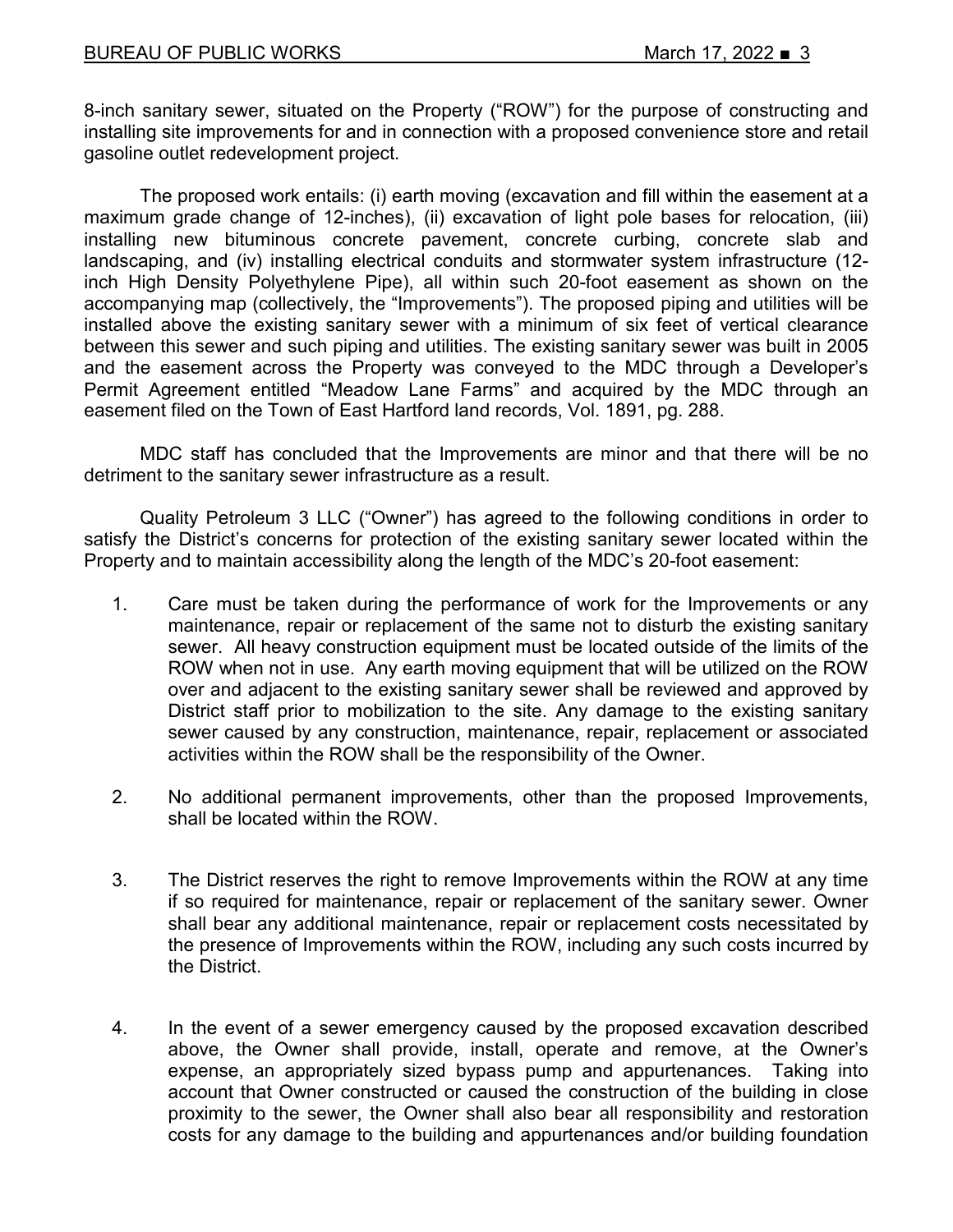caused by such proposed excavation and any subsequent excavation performed by or on behalf of Owner, the MDC or any other party, except to the extent of any negligence by MDC or any party acting on its behalf in performing any such subsequent excavation.

- 5. An MDC inspector must be on the job site whenever work is being performed within the ROW, and Owner shall be responsible for the cost and expense of such inspector. Any construction of the Improvements as well as any subsequent construction, maintenance, repair or replacement of the Improvements shall conform to District standards and 48-hours advance notice must be given to the District prior to commencing any such activities within the ROW, except in the case of an emergency, in which case notice must be provided to the District as soon as practicable. Such inspector shall have the unilateral right to halt performance of any such work in the event the integrity of the sewer is in any way threatened as determined by such inspector in his or her sole and absolute discretion.
- 6. The Owner shall perform a CCTV inspection, witnessed by an MDC inspector, of the existing sanitary sewer in the areas of the construction prior to and upon completion of backfilling and restoration of the excavated areas. The videos will be delivered to the District for the purposes of assessing the pre- and post-activity condition of the sanitary sewer.
- 7. The Owner shall maintain the District's standard form of insurance as stipulated in the MDC's most current Guidance Manual for Developers' Permit Agreements, which insurance shall remain in force and effect during the performance of any work within the ROW pursuant to the encroachment contemplated herein.

Staff has reviewed this request and considers it feasible.

A formal, written encroachment agreement shall be executed between Quality Petroleum 3 LLC and MDC, which agreement shall include the above conditions and be filed on the Town of East Hartford Land Records.

It is RECOMMENDED that it be

- VOTED: That the Bureau of Public Works recommends to the District Board passage of the following resolution:
- RESOLVED: That the Chairman or Vice Chairman of the District Board be authorized to execute an agreement, with the above conditions and subject to approval of form by District Counsel, granting permission to Quality Petroleum 3 LLC to encroach upon the existing 20-foot sanitary sewer easement situated on the Property in order to: (i) perform the work for the Improvements in connection with the planned redevelopment of the Property as shown on plans submitted by Dutton Associates, LLC, "Plan of Proposed Encroachments over the Sanitary Sewer Easement Proposed Convenience Store and Retail Gasoline Outlet 249 & 257 Silver Lane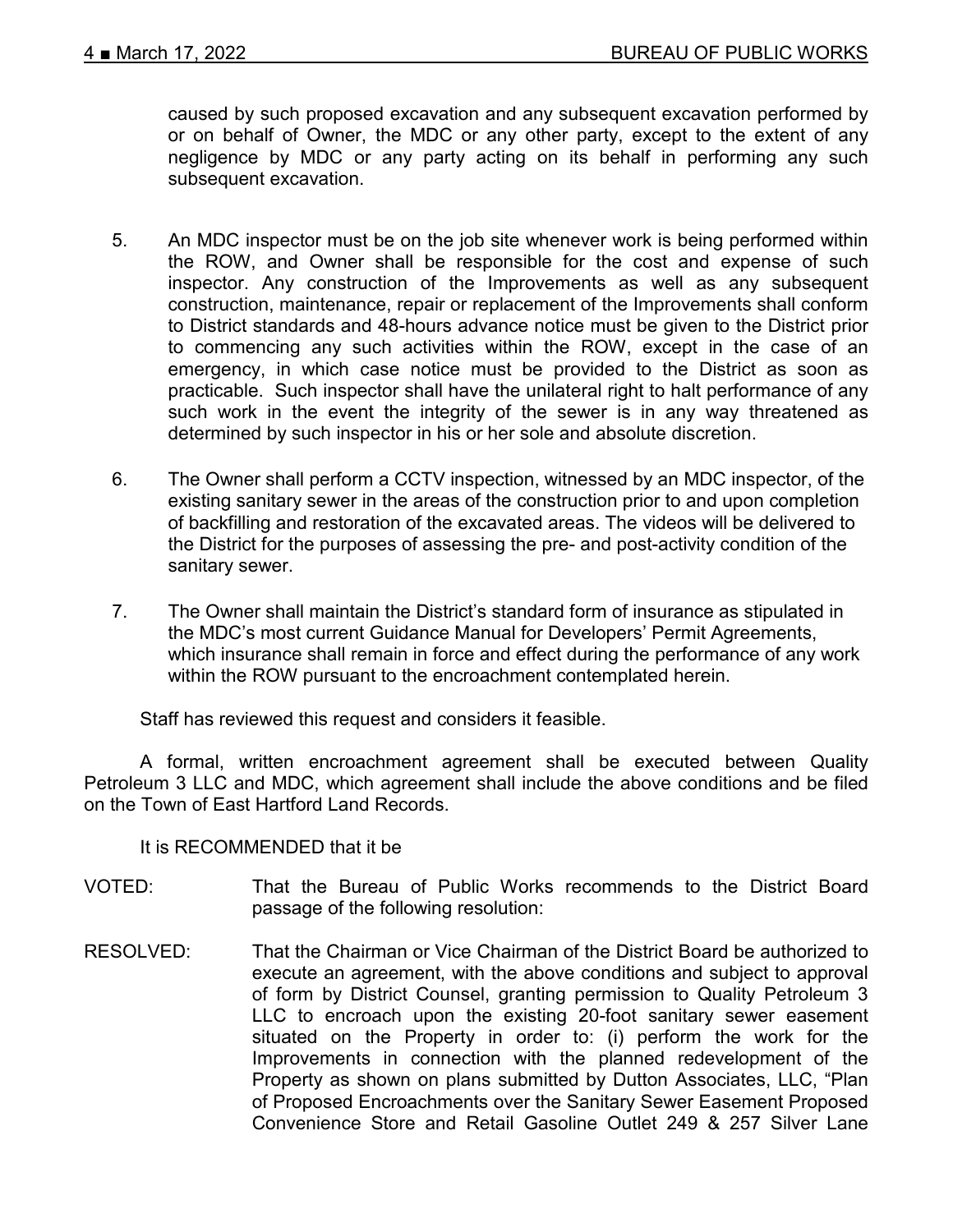Prepared for Quality Petroleum, LLC East Hartford, Connecticut", Sheet A-19-050-E and (ii) maintain, repair and replace such Improvements, provided that: (a) the District shall not be held liable for any cost or damage of any kind from the present and in the following years as a result of any encroachment authorized hereby, (b) Quality Petroleum 3 LLC shall reimburse MDC for any attorney fees and other costs incurred by MDC in enforcing the encroachment agreement, and (c) such agreement shall not be effective until fully executed by The Metropolitan District and Quality Petroleum 3 LLC, and recorded on the East Hartford land records. In the event that such agreement is not executed by Quality Petroleum 3 LLC within three (3) months of the date this resolution is passed by the District Board, then such resolution shall be null and void, and of no further force and effect.

Respectfully submitted,

Scott W. Jellison Chief Executive Officer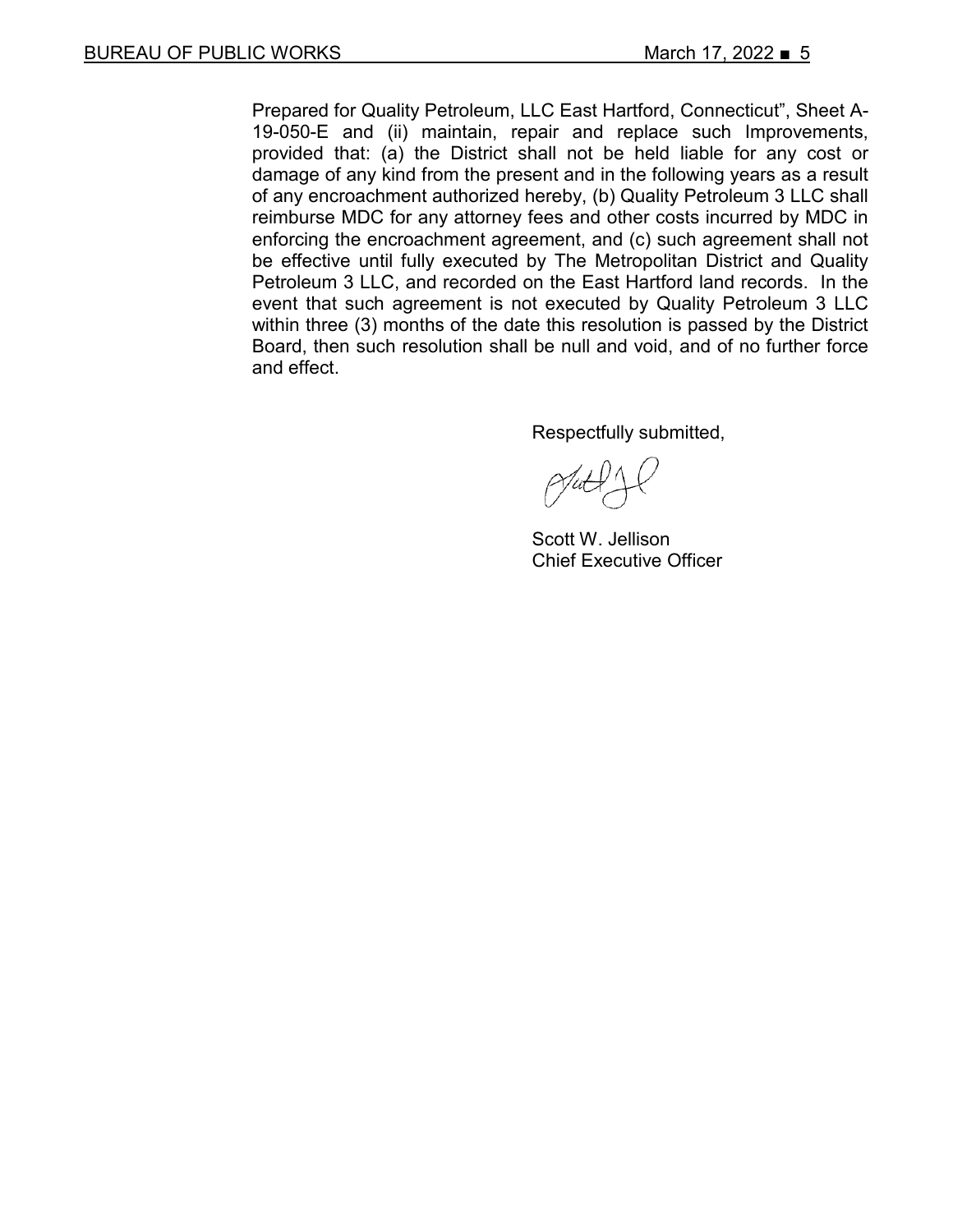



Mr. Michael Curley Manager of Technical Services The Metropolitan District Engineering and Planning 555 Main Street P.O. Box 800 Hartford, CT 06142-0800

Re: 249/257 Silver Lane Encroachment Permit Request

Dear Mr. Curley: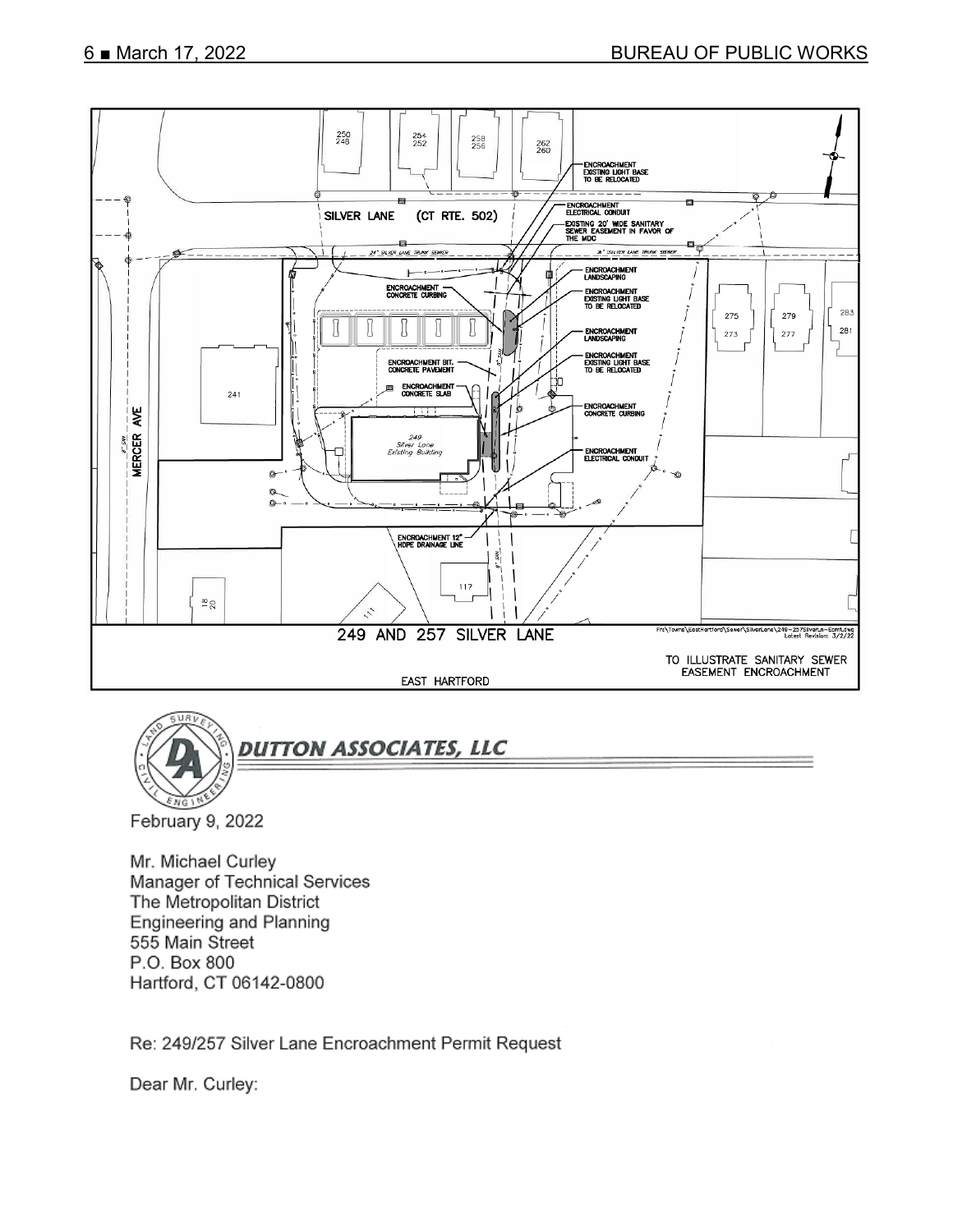On behalf of Quality Petroleum LLC, I would like to request an encroachment permit 249/257 Silver Lane, a proposed convenience store and retail gasoline outlet. The current project is located on Silver Lane, approximately 100 feet east of the intersection of Silver Lane and Mercer Avenue in East Hartford. The portion of the project that requires an encroachment permit within a 20' wide MDC sanitary sewer easement (vol. 1891, pg. 288) of the Town of East Hartford land records. The sanitary sewer easement starts approximately 176' easterly of the corner of the project site.

The project is currently under construction and the building, underground fuel storage tanks and the canopy for the pumps are currently constructed. The light bases are constructed as well. The enclosed plans show the new locations for the light bases that are currently in the sanitary sewer easement. Construction activities within the MDC easement will include:

- Earth moving (excavation and fill)
- Excavation of light pole bases for relocation
- . Installation of electrical conduits and stormwater system infrastructure
- Installation of bituminous concrete roadways, concrete curbs, concrete slab, and landscaping

Detailed plans for all proposed construction within the MDC easement are enclosed with this letter.

Please consider this a formal request for a permanent encroachment permit to develop this project within the MDC easement.

If you have any questions, please don't hesitate to call at (860)633-9401

Sincerely,

James W. Dutton, LS Principal

67 Eastern Boulevard, Glastonbury, CT 06033 Tel: (860)-633-9401 Fax: (860)-633-8851 Email: JIMD@DUTTONASSOCIATESLLC.COM

*On motion made by Commissioner Sweezy and duly seconded, the report was received and resolution adopted by unanimous vote of those present.*

#### **ACCEPTANCE OF SEWERS BUILT BY DEVELOPER'S PERMIT-AGREEMENT**

To: Bureau of Public Works for consideration on March 9, 2022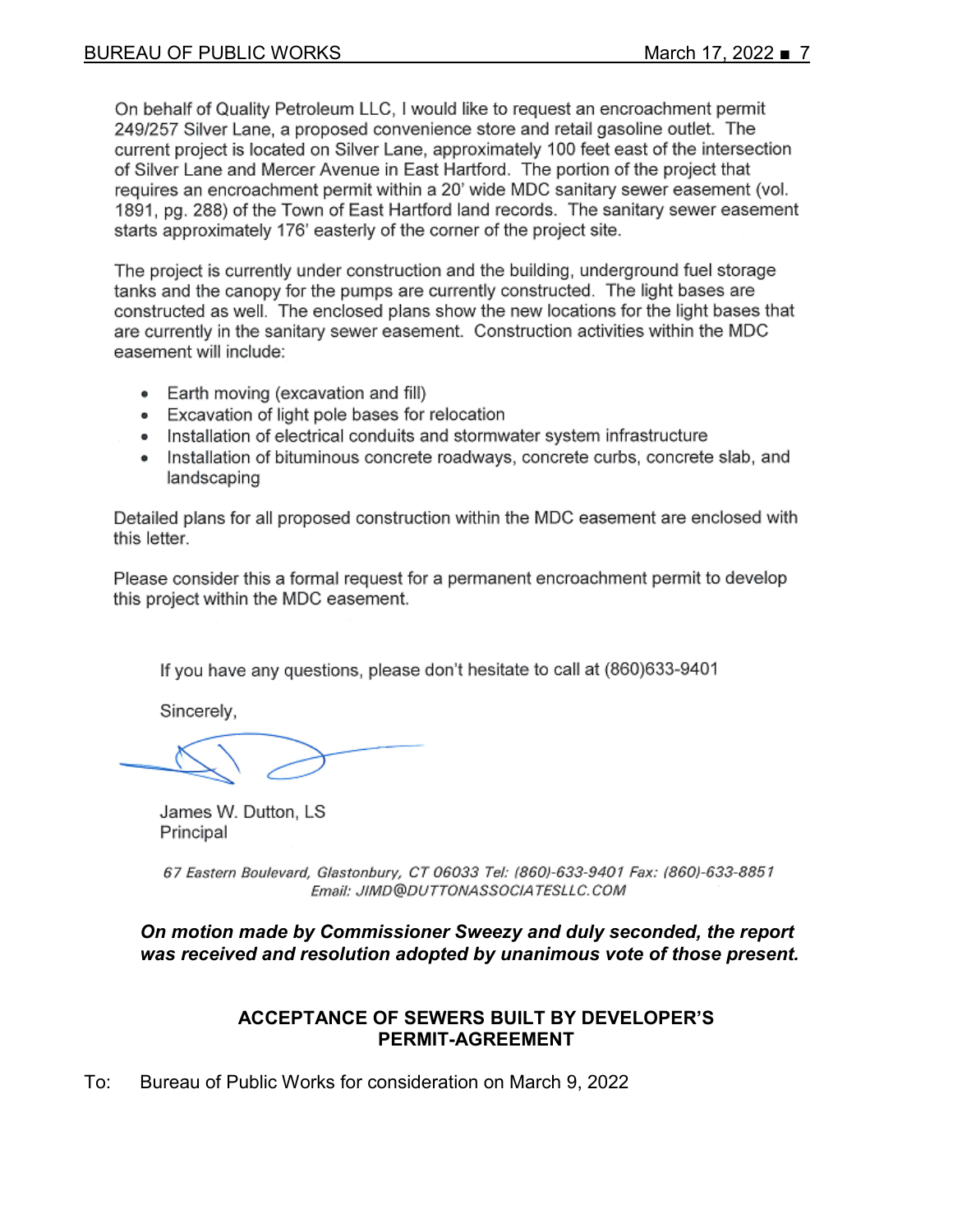The sewers outlined in the following resolution have been constructed under Developer's Permit-Agreement in accordance with the plans, specifications and standards of the District, and the Director of Engineering has certified to all of the foregoing.

It is therefore **RECOMMENDED** that, pursuant to Section S8g of the Sewer Ordinances re: "Acceptance of Developer's Sewers," it be

- **Voted:** That the Bureau of Public Works recommends to the District Board passage of the following resolution:
- **Resolved:** That, in accordance with Section S8g of the District Ordinances, the following is incorporated into the sewer system of The Metropolitan District as of the date of passage of this resolution:

| Sewers In                                  | <b>Built By</b>                                                      | <b>Completion Date</b> |
|--------------------------------------------|----------------------------------------------------------------------|------------------------|
| Ollari Farm Estates<br>Rocky Hill DVSRKH03 | Developer: RJD Development<br><b>Contractor: Accurate Excavating</b> | October 15, 2020       |

Respectfully submitted,

Scott W. Jellison Chief Executive Officer

*On motion made by Commissioner Sweezy and duly seconded, the report was received and resolution adopted by unanimous vote of those present.*

## **MS4 COMPLIANCE – CORRESPONDENCE TO CT DEEP**

Chief Operating Officer Christopher Levesque presented on MS4 compliance issues and MDC's correspondence of said issues to CT DEEP.

## **CLAIM RELATING TO CATCH BASIN CLEANING WITHIN THE CITY OF HARTFORD**

Chief Operating Officer Christopher Levesque presented on catch basin cleaning within the City of Hartford.

#### **PROPOSED SEWER ORDINANCE RE: ACCESS TO COMBINED SEWERS AND STORM SEWERS**

Chief Operating Officer Christopher Levesque presented on a proposed change to sewer ordinances.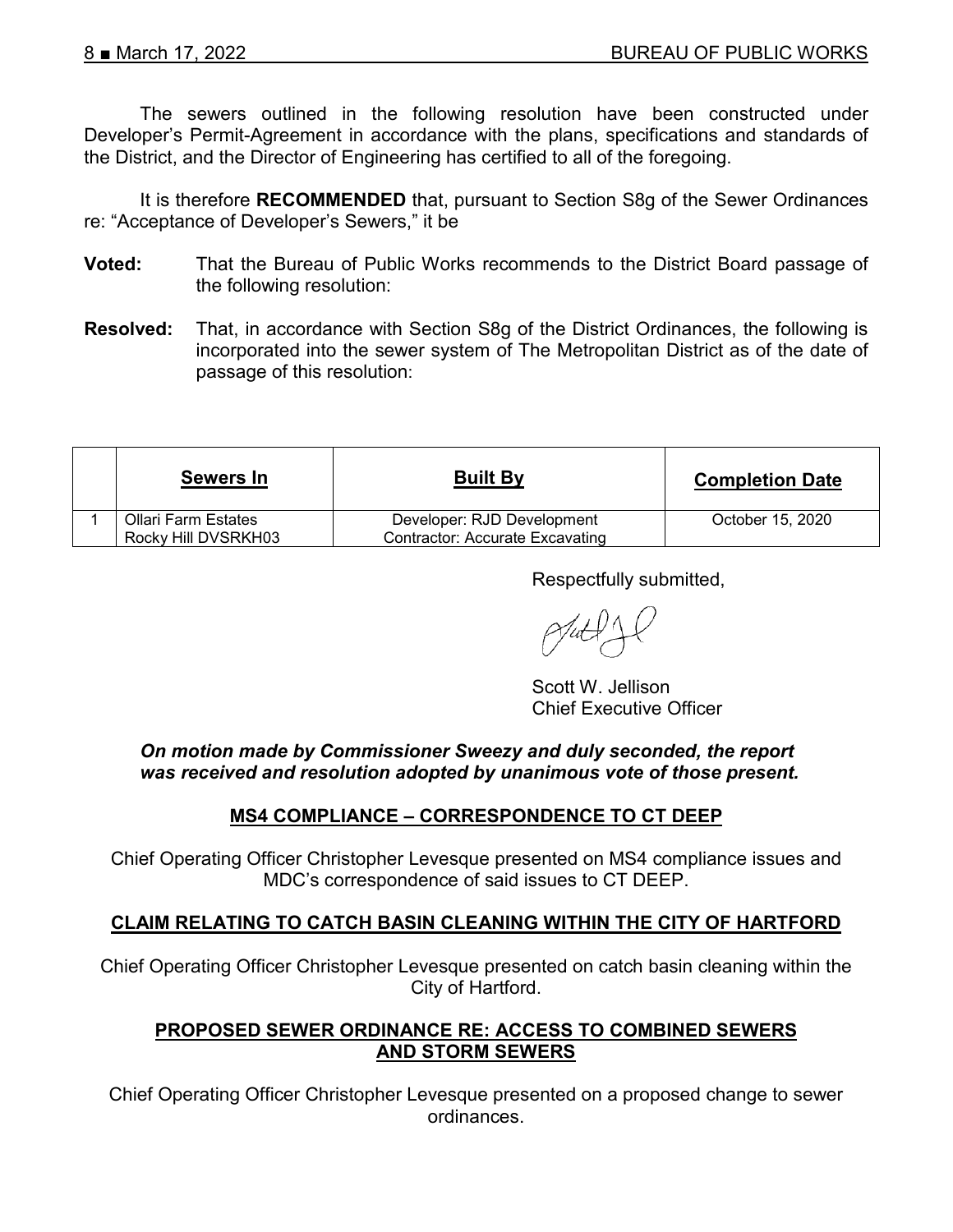# **TUNNEL UPDATE**

Director of Engineering Susan Negrelli gave an update on the South Hartford Conveyance and Storage Tunnel project.

*At 12:00PM, Chairman Vicino made a motion to recess the meeting until 12:30 PM.*

*At 12:33 PM, Commissioner Bush made a motion to reconvene the meeting.*

#### *Commissioner Taylor entered the meeting at 12:33 PM.*

## **LONG TERM CONTROL PLAN/INTEGRATED PLAN APPROVAL UPDATE**

Chief Executive Officer Scott Jellison gave an update on the Long Term Control/Integrated Plan approval.

# **ELECTRIC VEHICLE CHARGERS**

Chief Operating Officer Christopher Levesque gave a presentation on the potential to add electric vehicle chargers on MDC recreational properties.

## **FUTURE TECHNOLOGICAL AND FINANCIAL OPPORTUNITIES**

Dr. Richard Parnas of REA Total FOG Solutions and UConn discussed FOG to biodiesel.

## **OPPORTUNITY FOR GENERAL PUBLIC COMMENTS**

Judy Allen, of West Hartford, thanks the Bureau for considering electric vehicle chargers and discussed the potential for such chargers.

Independent Consumer Advocate Joseph Szerejko spoke regarding MS4 and the City of Hartford, stating that a city ordinance prohibits accumulated rubbish at a property with a potential \$100 fine per day and could result in blight enforcement. He also stated that one of the BMPs for MS4 is community outreach and that it could benefit the MDC to reach out to Hartford residents regarding cleaning and preventing trash from entering the sewers.

## **COMMISSIONER COMMENTS & QUESTIONS**

District Chairman DiBella spoke on electric rates.

Commissioner Hoffman spoke on REA Total FOG Solutions' reference to returning to the Bureau of Public Works in September for an update on the implementation of their project in Danbury and the potential for a site visit.

Commissioner Mandyck asked about solar panels on MDC plants and the tax implications or credit savings.